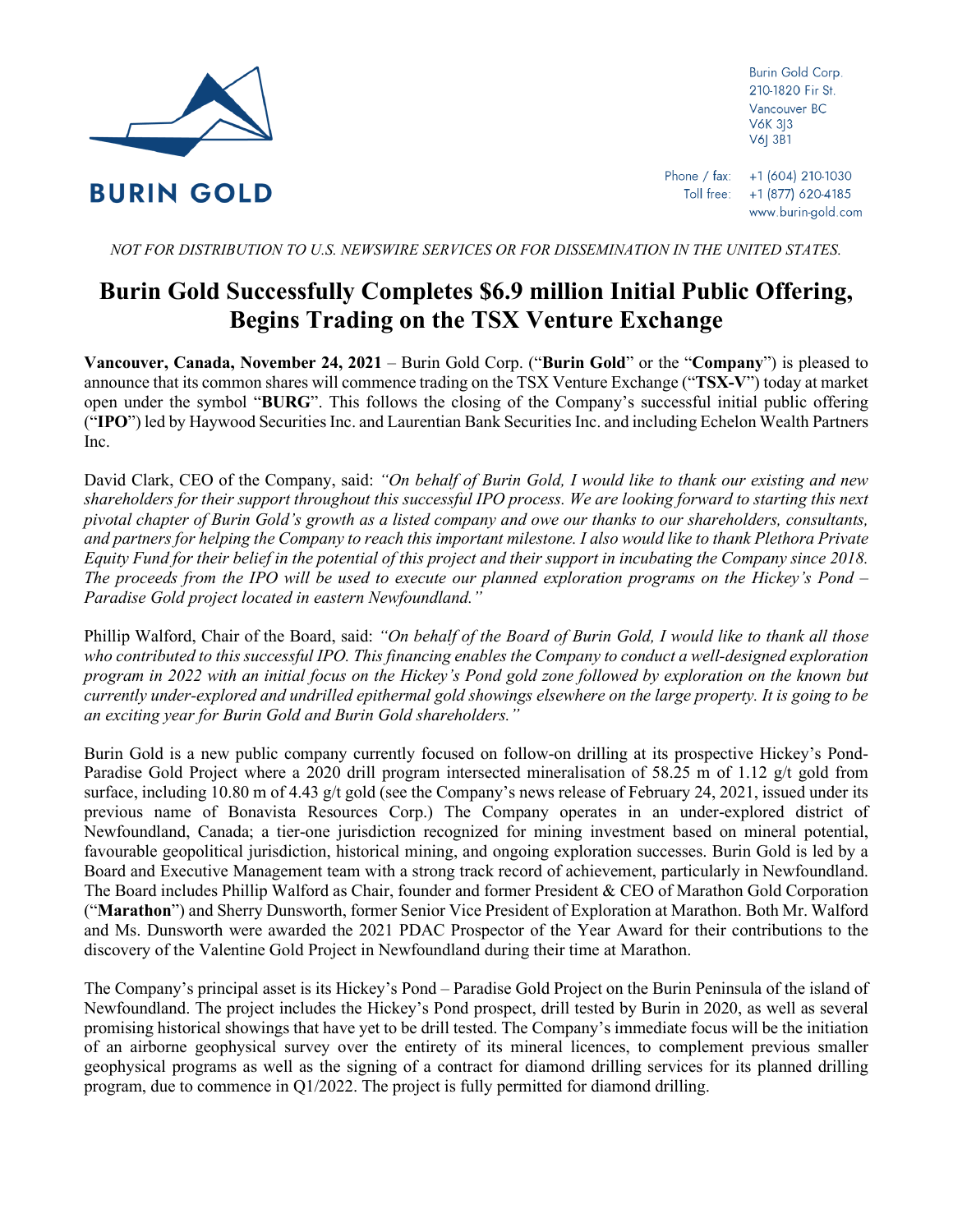## **Hickey's Pond – Paradise Gold Project**

The Company's Hickey's Pond – Paradise Gold project consists of mineral licences covering 159 km<sup>2</sup> located on the Burin Peninsula, in the eastern part of the island of Newfoundland. The project covers a more than 20 km strike length of highly perspective ground including two parallel alternation trends hosting numerous undrilled high sulphidation epithermal gold showings. The most advanced showing, historically referred to as the Hickey's Pond showing, consists of a folded auriferous alteration zone characterized by significant gold grades and widths exposed over 250 m strike length. This showing is hosted within a large north-east trending, >10 km alteration system that has received limited historical exploration. The Company, active in Newfoundland since 2018 (until early 2021 operating as a private company under its former name of Bonavista Resources Corp.) has significantly advanced the property through several exploration programs, including a 2018 channel sampling program that returned results of 20.0 m of 9.34 g/t Au (see Bonavista Resources Corp. news release of September 12, 2018), airborne geophysics that outlined a 7 km long chargeability anomaly coincident with surface mineralisation at Hickey's Pond, and most recently a seven hole, 1026 metre diamond drill program at the Hickey's Pond prospect in late 2020. This initial drill program at Hickey's Pond intersected a best result of 10.8 m of 4.43 g/t Au at shallow depth.

Additional information about Burin and its Hickey's Pond – Paradise Gold Project can be found on SEDAR at [www.sedar.com](https://www.sedar.com/) and on the Company's website at [www.burin-gold.com.](https://www.burin-gold.com/)

## **Introductory Webinar**

Burin Gold hosted an introductory webinar on November 22<sup>nd</sup>, after the closing of its IPO. David Clark, Burin's President & CEO, provided an overview of the company and its flagship Hickey's Pond – Paradise Gold Project. A recording of the webinar is available and can be accessed via the following link: [youtu.be/Q\\_TxCfA5GA4](https://youtu.be/Q_TxCfA5GA4)

## **About Burin Gold Corp.**

Burin Gold is a newly listed public company on the TSX Venture Exchange. The Company's principal asset is its Hickey's Pond – Paradise Gold Project on the Burin Peninsula, Newfoundland. This project contains the Hickey's Pond gold prospect, drill tested with an initial 1,000 m drill program in 2020 with best results of 10.8 m of 4.43 g/t Au, as well as numerous other historical high-sulphidation epithermal gold showings that have yet to be drill tested. With the successful completion of its IPO, the Company is well-positioned to commence a significant diamond drilling campaign at the Hickey's Pond prospect, planned to start Q1/2022.

## **Qualified Person**

David Clark, MSc, PGeo, CEO of Burin Gold, is the Company's designated Qualified Person within the meaning of National Instrument 43-101 Standards of Disclosure for Mineral Projects ("**NI 43-101**"). He has prepared the technical content of this news release.

### **Acknowledgement**

The Company acknowledges the financial assistance of the Mineral Development Division, Department of Industry, Energy, and Technology, Government of Newfoundland & Labrador, via its Junior Exploration Assistance Program. The program provides valuable financial rebates on exploration expenditures made in the province to qualifying exploration companies. The Company has benefited from the program yearly since 2018.